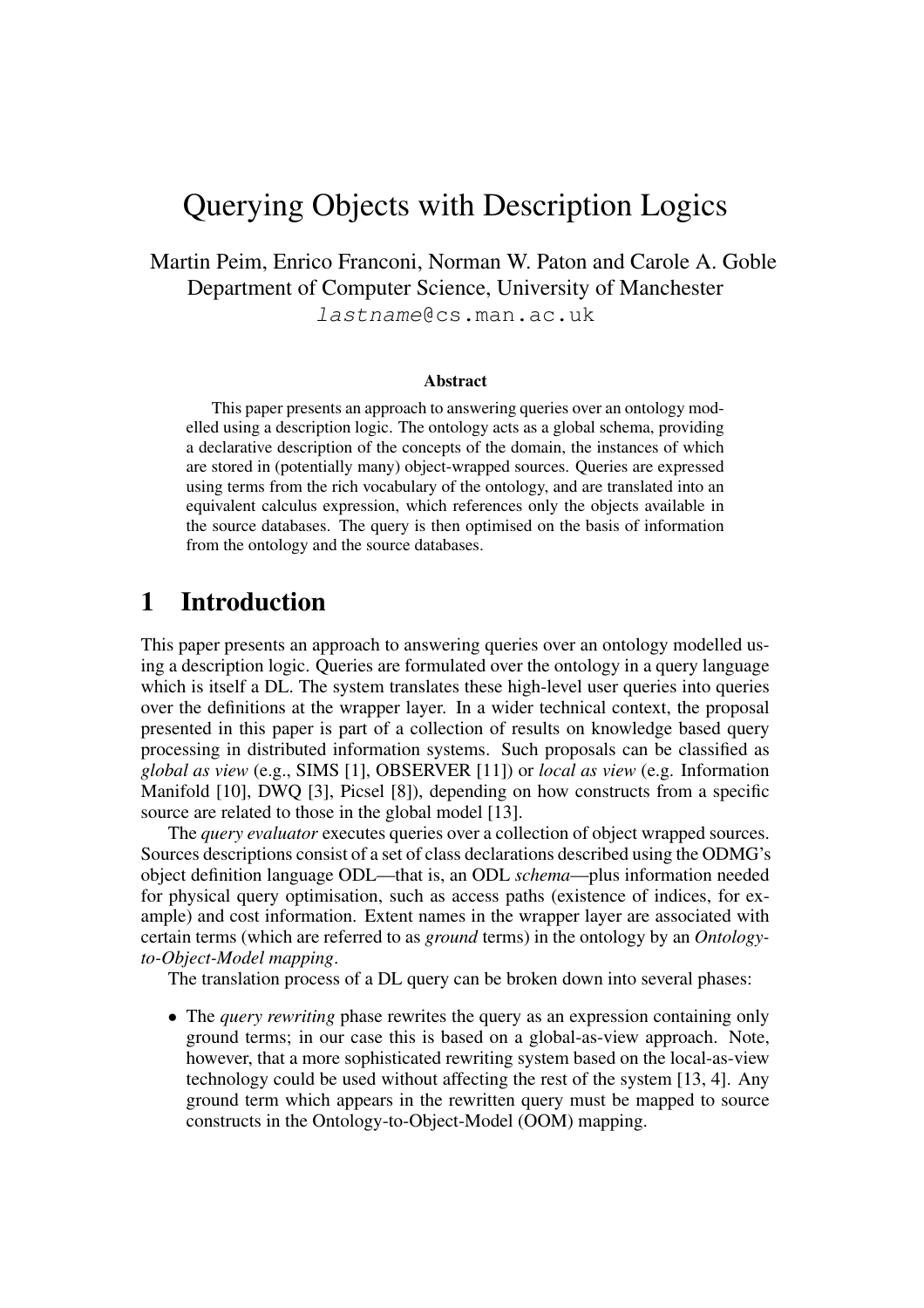- The *query translation* phase translates the rewritten query into an expression in Fegaras' Monoid Comprehension Calculus [7], enriched with a *match*() operator to perform *object fusion*. The *match*() operator supports the reconstruction of a unique object by gathering sparse information coming from one or more sources. The translation process works in a compositional fashion, using the OOM mapping to translate DL terms, and handling logical connectives using a set of rules given in Section 4.
- The *semantic optimisation* phase takes the (possibly deeply nested) calculus expression generated by the query translation algorithm and performs simplifying transformations on it. The ontology is used at this stage to improve the calculus expression by identifying redundant generators (potential iterations) over source extents.
- The *calculus-to-algebra translation* and the *logical and physical optimisation* phases. From this point on, the translation system is an adaptation of Fegaras' OQL optimiser [7]. Firstly, a calculus expression is translated to a corresponding expression in a logical query algebra based on the nested-relational algebra. This logical algebra is then subject to heuristic optimisation by a logical optimiser, and then the logical algebra operators are replaced by operators in a physical algebra during physical optimisation. For lack of space, the logical and physical optimisers are not described further in this paper.

## **2 The Conceptual Model and Query Language**

At the top level of the system, a unified and user-centred view of the source data is abstracted in a global conceptual schema expressed in the DL  $ALCQI$ .: the ontology. Figure 1 contains a small example ontology in the bioinformatics field that will be used throughout the paper to illustrate query processing. Queries are formulated with respect to this i.e., the user may use any term from the ontology in the query, without knowing where the data actually is, how it is structured, and how it should be merged and reconciled to fit the global schema.

Given an ontology, such as that in Figure 1, a concept description can be taken as a query to retrieve all instances of the concept. For example, the following query asks for all proteins found in mammals:

$$
protein \sqcap \exists has\text{-species.mammal} \tag{15}
$$

The following query, which is revisited later, asks for all proteins referred to in important journals.

$$
protein \sqcap \exists cited\text{-}in. (\exists has\text{-}journal.\text{top-}journal) \tag{16}
$$

The *query rewriting* phase rewrites the query as an expression containing only ground terms. The query rewriting task can be phrased in general terms as follows.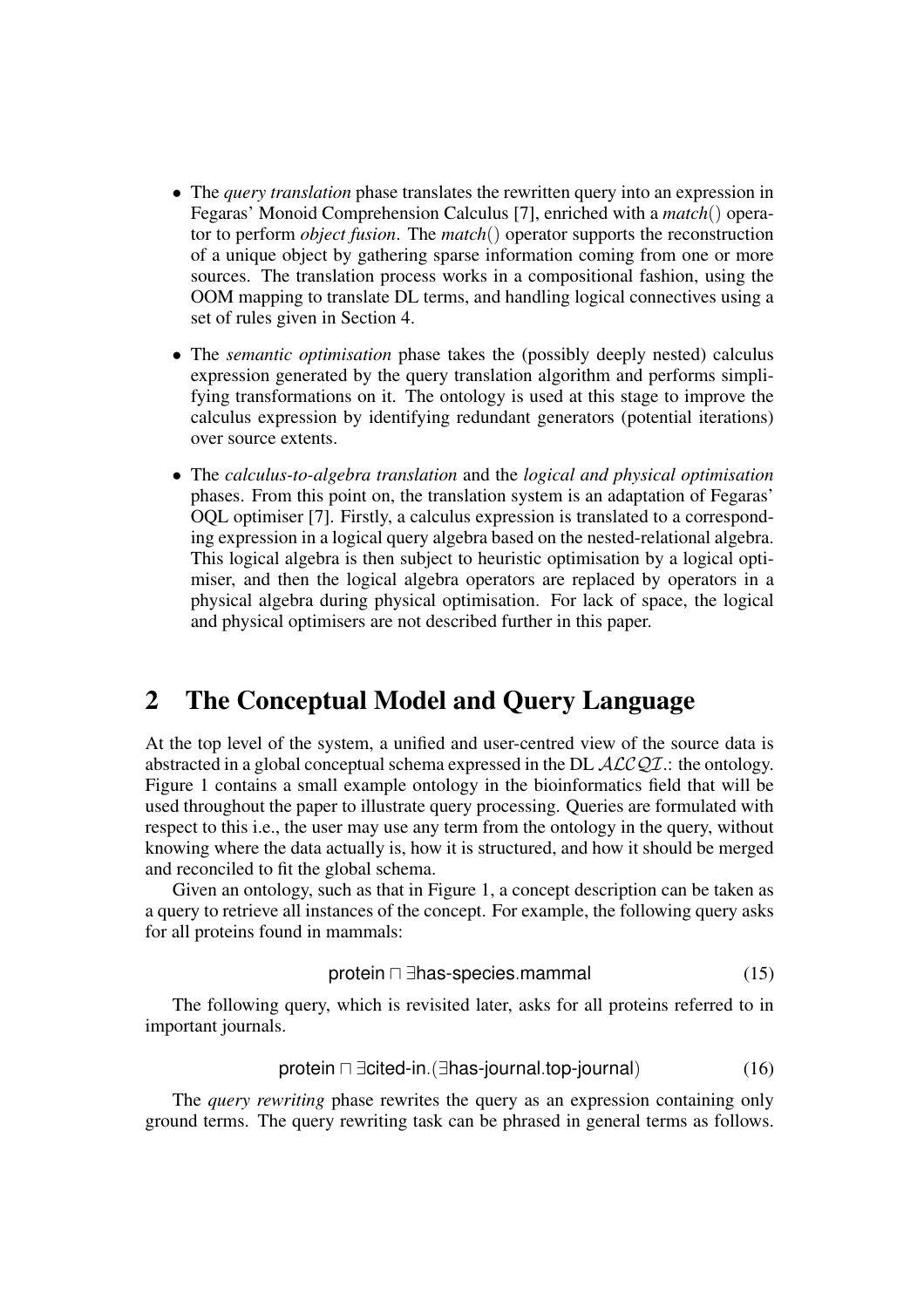| enzyme $\sqsubseteq$ protein $\sqcap \exists$ catalyses reaction                                                                      | (1)  |
|---------------------------------------------------------------------------------------------------------------------------------------|------|
| enzyme $\stackrel{.}{=}$ $\exists$ enz-protein $^-$ . $\top$                                                                          | (2)  |
| $\exists$ catalyses. $\top \sqsubseteq$ protein                                                                                       | (3)  |
| sp-protein $\sqsubseteq$ protein                                                                                                      | (4)  |
| pir-protein $\sqsubseteq$ protein                                                                                                     | (5)  |
| protein $\sqsubseteq$ ( $\exists$ has-sequence. $\top$ ) $\sqcap$ ( $\exists^{\leq 1}$ has-sequence. $\top$ )                         | (6)  |
| sp-protein $\sqsubseteq (\exists$ sp-acc. $\top) \sqcap (\exists^{\leq 1}$ sp-acc. $\top) \sqcap (\forall$ has-species.species)       | (7)  |
| pir-protein $\sqsubseteq (\exists$ pir-acc. $\top) \sqcap (\exists^{\leq 1}$ pir-acc. $\top) \sqcap (\forall$ cited-in. reference)    | (8)  |
| species $\subseteq$ ( $\exists$ common-name. $\top$ ) $\sqcap$ ( $\exists^{\leq 1}$ common-name. $\top$ )                             | (9)  |
| $\Box$ (Elatin-name. $\Box$ ) $\Box$ (Eq. $\Box$ ) at latin-name. $\Box$ )                                                            |      |
| mammal $\sqsubseteq$ species                                                                                                          | (10) |
| reference $\subseteq$ ( $\exists$ has-author. T) $\sqcap$ ( $\exists$ has-journal. T) $\sqcap$ ( $\exists^{\leq 1}$ has-journal. T)   | (11) |
| $\Box$ ( $\exists$ has-year. $\top$ ) $\Box$ ( $\exists^{\leq 1}$ has-year. $\top$ )                                                  |      |
| enz-entry $\sqsubseteq (\exists$ enz-protein. $\top) \sqcap (\forall$ enz-protein.sp-protein) $\sqcap (\exists$ enz-reaction. $\top)$ | (12) |
| $\Box$ ( $\exists$ has-journal. $\top$ ) $\Box$ ( $\exists^{\leq 1}$ has-journal. $\top$ )                                            |      |
| $\Box$ ( $\exists$ has-year. $\top$ ) $\Box$ ( $\exists^{\leq 1}$ has-year. $\top$ )                                                  |      |
| journal $\stackrel{.}{=}$ $\exists$ has-journal <sup>-</sup> . T                                                                      | (13) |
| top-journal $\sqsubseteq$ journal                                                                                                     | (14) |
|                                                                                                                                       |      |

Figure 1: The example ontology.

Given a query Q, an ontology, and a set of view definitions that characterise the actual source data, reformulate the query into an expression, the rewriting, that refers only to the views, and provides the answer to  $Q$ . In our case, the view definitions correspond to the classes and relationships of the object wrapped sources. In this paper we do not describe the rewriting process, for we we do not provide any new result; in our practical application we use a pure global-as-view approach.

Once a query has been rewritten into an equivalent query containing only ground terms, it is important to check that the query is *safe* [6]. Essentially, a query (or concept) is considered safe if answering that query does not involve looking up information not referred to in the query. This is crucial to restrict the scope of a query. Our translation scheme in Section 4 only produces translations for safe queries. For example, the query  $\forall R.C$  is unsafe because answering it involves, among other things, finding all individuals with no  $R$  fillers, and this information is not available from extents for  $R$  and  $C$ . Let  $Q$  be a concept expression which contains only ground concept names and has been rewritten into *negation normal form*. Then Q is safe if it has the form  $\perp$ , A (where A is a ground concept),  $\exists R.C$  or  $\exists^{\geq n} R.C$  (provided  $n \geq 1$ ). It is unsafe if it has the form  $\top$ ,  $\neg A$ ,  $\forall R.C$  or  $\exists^{\leq n} R.C$ . A conjunction is safe if and only if at least one of its conjuncts is safe. A disjunction is safe if and only if all of its disjuncts are safe. Note that, under this definition, a concept expression is safe if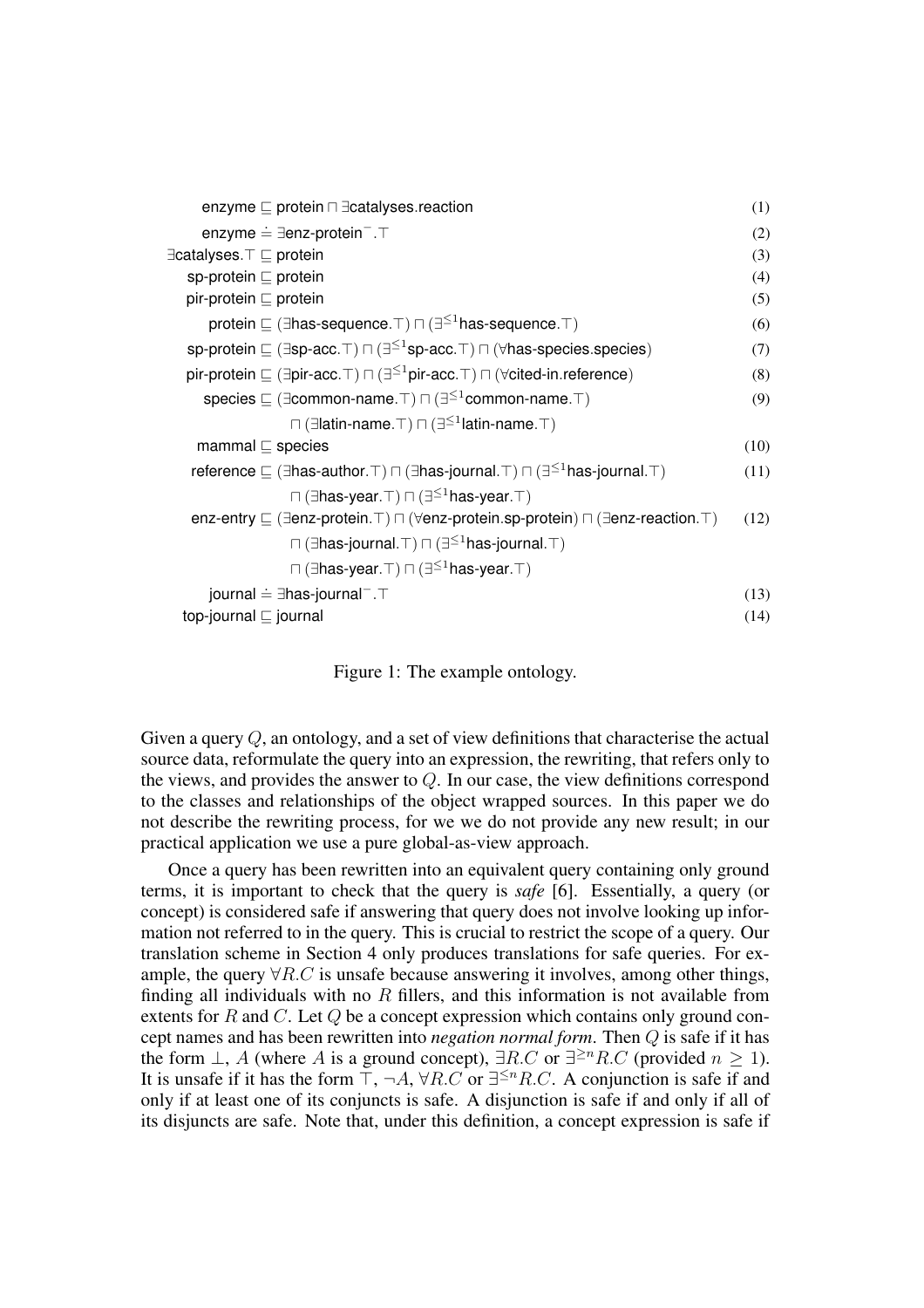and only if its negation is unsafe.

## **3 The Object Model and Calculus Queries**

The query translator takes a DL query and translates it into a calculus expression over an object model. The object model is described in Section 3.1, and the calculus in Section 3.3.

### **3.1 The Object Model**

The source databases are presented to the rest of the system by software wrappers in such a way that they can be seen as forming an object database, conforming to the ODMG data model [5]. From an implementation point of view, this is a practical choice because of its compatibility with CORBA and the fact the model is associated with well understood query processing techniques [7]. The structure of the objects returned by the wrappers is given by a schema in the ODMG's Object Definition Language (ODL).

Each ground concept in the ontology is viewed as a named persistent set of database objects. This set may be an extent over an ODL class or a set of values of some simple type like String. For the sake of brevity, we will refer to all such named collections as *source extents*. So that we can use the DL reasoner to assist in query optimisation (as described in Section 5), we require that each source name be represented by a name in the knowledge base, and we record any information about containment between sources in the ontology.

Figure 2 shows wrapper class definitions for the domain represented by the ontology in Figure 1. For example, the interface Protein represents protein data from the sources SwissProt and PIR, which are represented by the classes SP Protein and PIR Protein.

The attribute SPAccessionNumber in the source class SP Protein corresponds to the accession number of a SwissProt entry. It is a unique identifier for the entry. The species attribute contains the set of species in which the protein can be found. Finally, sequence is a string representation of the protein's amino acid sequence.

Like SwissProt, PIR also identifies its protein entries with an accession number (see  $PIR$ -Protein). Note that PIR accession numbers are not the same as SwissProt accession numbers, so the attributes must be given different names and correspond to different roles at the DL level. The references attribute is a set of descriptions of references to the protein in the scientific literature. As with  $SP_{\text{Entry}}$ , the string sequence represents the amino acid sequence.

### **3.2 The Ontology-to-Object-Model Mapping**

The OOM Mapping describes how ground DL concepts and roles relate to object model classes and relationships. For the example application, Table 1 gives the map-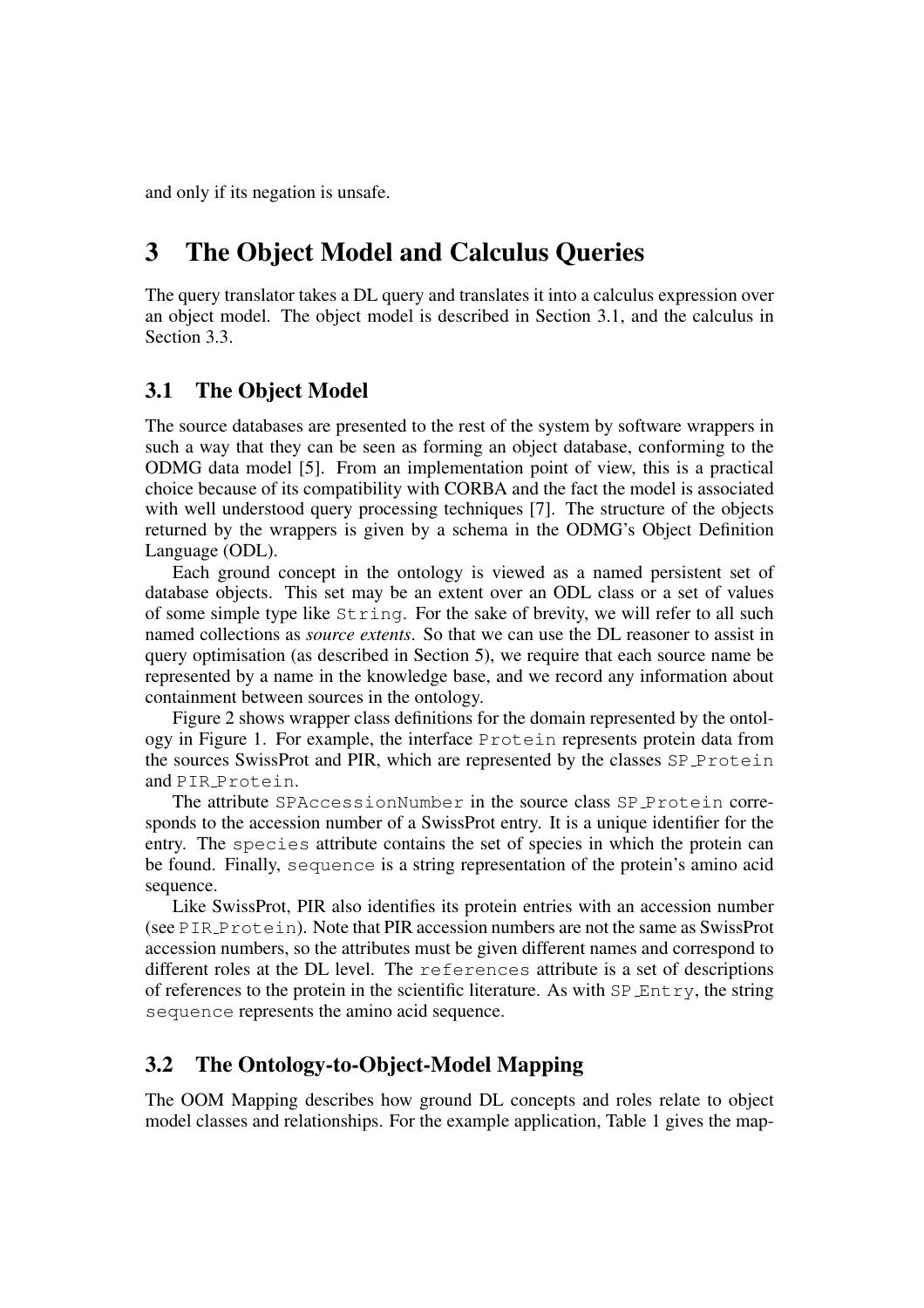```
interface Protein {
  attribute String sequence;
}
class SP_Protein (extent sp_proteins)
  extends Protein {
   attribute String SPAccessionNumber;
    attribute Set<Species> species;
    attribute String sequence;
}
class PIR_Protein (extent pir_proteins)
 extends Protein {
   attribute String PirAccessionNumber;
    attribute Set<Reference> references;
   attribute String sequence;
}
class Species (extent species) {
 attribute String common_name;
  attribute String latin_name;
}
class Reference (extent references) {
 attribute Set<String> authors;
 attribute String title;
 attribute String journal;
 attribute String year;
}
class EnzEntry (extent enz_entries) {
 attribute String enz id:
 attribute Set<SP_Protein> enz_proteins;
 attribute Set<String> reactions;
 attribute Set<String> cofactors;
}
class Enz_catalyses_class (extent enz_catalyses) {
 attribute SP_Protein base;
  attribute String filler;
}
Set<Species> mammals
Set<String> top_journals
```
Figure 2: Declarations of source classes.

ping between DL concepts and source extents, and Table 2 shows the mapping of DL roles to class attributes.

DL roles are divided into *enumerated roles*, which are represented by the OOM mapping directly as sets of pairs, and *attribute roles*, which are represented as attributes of the base objects. An enumerated role  $R$  is represented by a set of source extents. Each of these is an extent e over a class of the form

```
class C (extent e) {
   attribute T_1 base;
   attribute T_2 filler;
}
```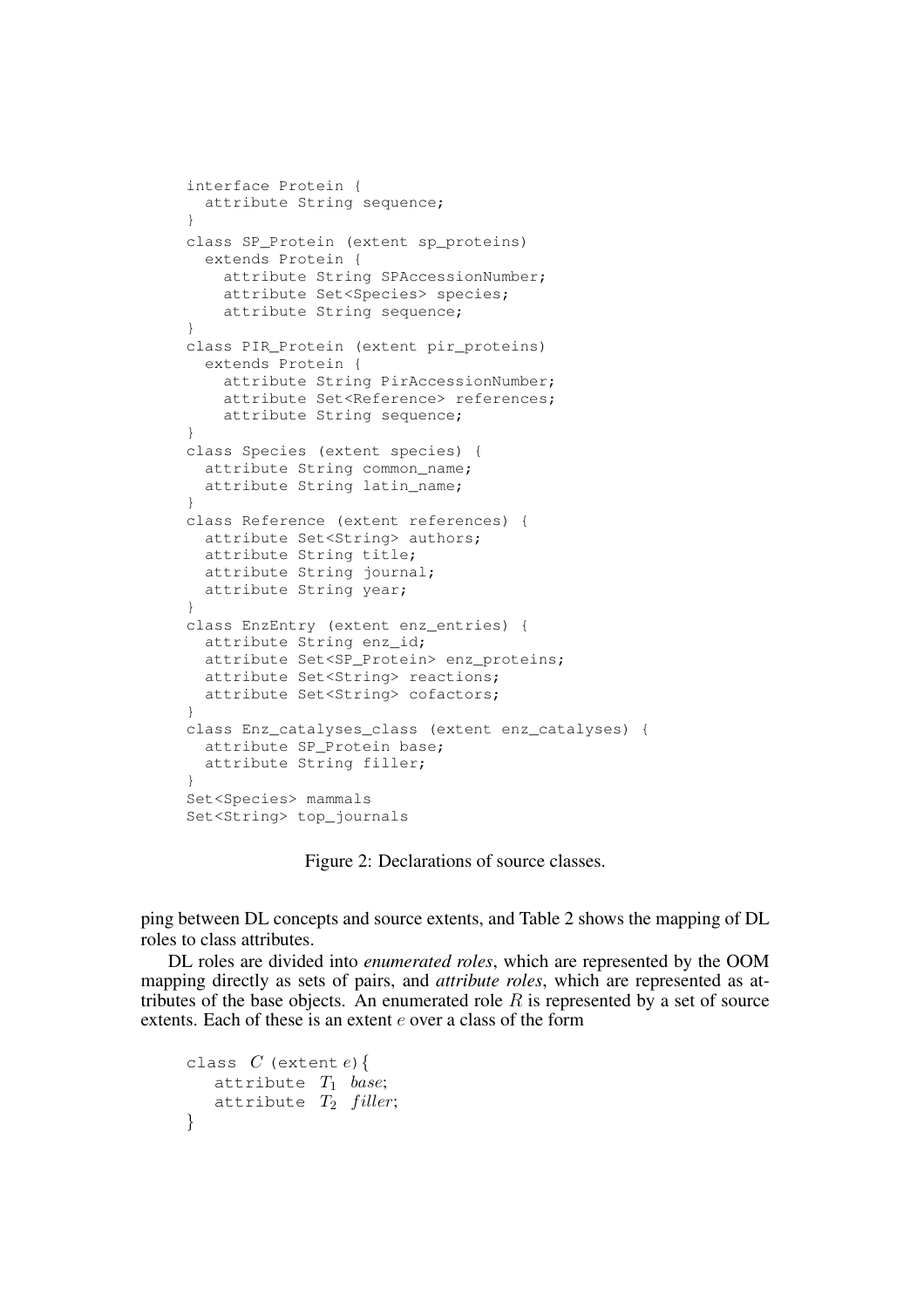| Concept     | Source extents |
|-------------|----------------|
| protein     | sp_proteins    |
|             | pir_proteins   |
| sp-protein  | sp_proteins    |
| pir-protein | pir_proteins   |
| enz-entry   | enz_entries    |
| species     | species        |
| reference   | references     |
| top-journal | top_journals   |
| mammal      | mammals        |

Table 1: Concept to source mapping for biological example

| Role         | Attribute          | Cardinality |
|--------------|--------------------|-------------|
| sp-acc       | SPAccessionNumber  | Single      |
| pir-acc      | PirAccessionNumber | Single      |
| has-species  | species            | Multiple    |
| has-sequence | sequence           | Single      |
| cited-in     | references         | Multiple    |
| common-name  | common name        | Single      |
| latin-name   | latin name         | Single      |
| has-author   | authors            | Multiple    |
| has-title    | title              | Single      |
| has-journal  | journal            | Single      |
| has-year     | year               | Single      |
| enz-id       | enz_id             | Single      |
| enz-protein  | enz_proteins       | Multiple    |
| enz-reaction | reactions          | Multiple    |
| cofactor     | cofactors          | Multiple    |

Table 2: Attribute role mappings for biological example

The attribute names *base* and *filler* are used to refer to the first and second components of the binary relation represented by R. We say that e has type  $T_1 \times T_2$ .

The model contains a single enumerated role, catalyses, which represents the relationship between an enzyme and the reaction it catalyses. This role is mapped to the extent enz catalyses of Figure 2, which is implemented as part of the wrapper on the Enzyme database.

An attribute role R is represented by an attribute name  $a_R$ . The attribute may be defined in several classes, and may have a different value type in each. For example, the fillers for a role like has-name may be simple strings in most classes, but structured objects (for example, botanical names of plants) in others. An attribute role can be either *single-valued* or *multiple-valued*. We require that a single-valued attribute role be represented by an attribute whose value type is a simple class name in each class which supports it, and that a multiple-valued attribute role be represented by an attribute whose value type is  $\text{Set}(T)$  for some class name T.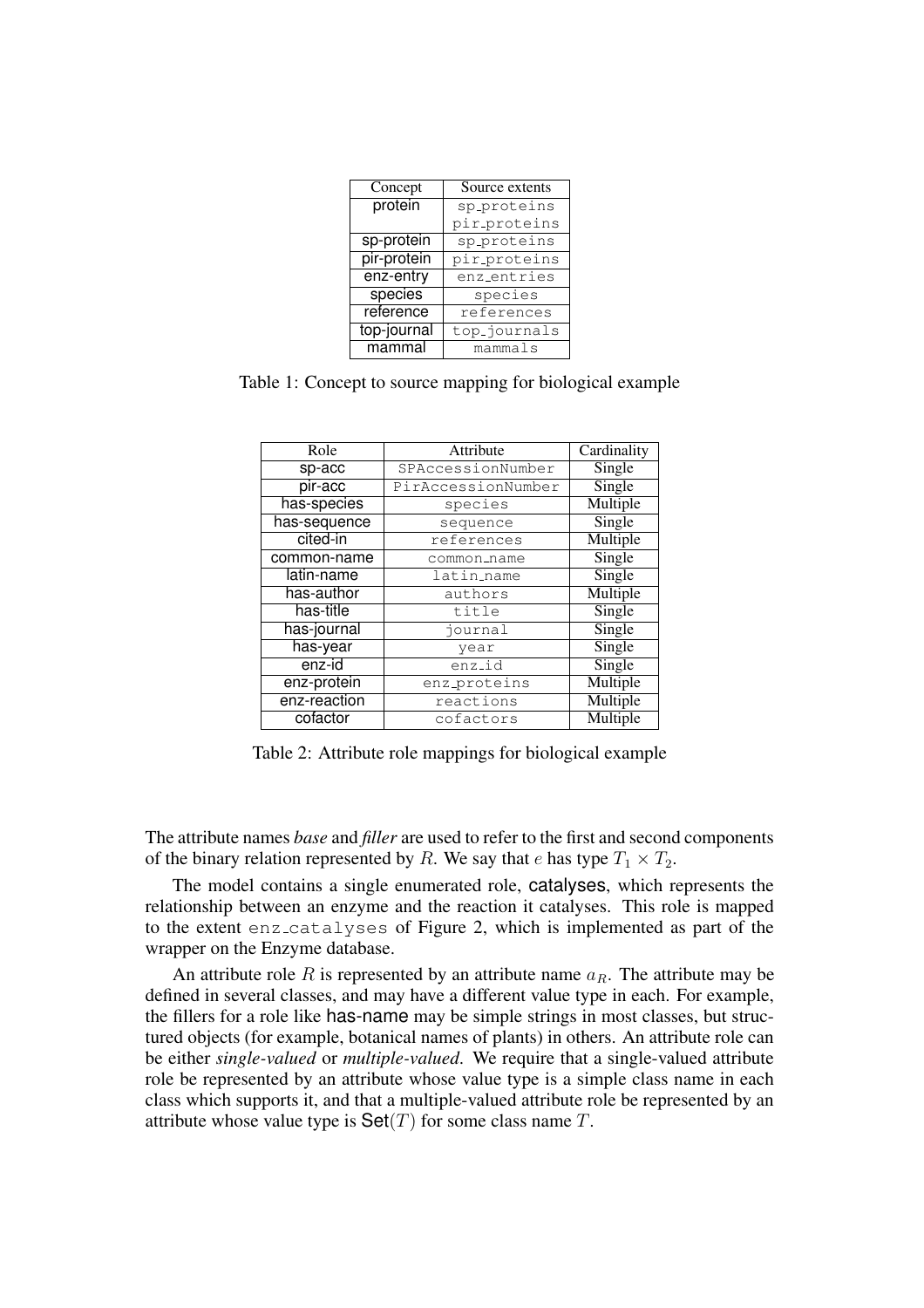#### **3.3 The Monoid Comprehension Calculus**

The target language for the first stage of query translation is the Monoid Comprehension Calculus of Fegaras [7]. The calculus provides a uniform notation for collection types such as lists, bags and sets, based on the observation that the operations of set and bag union and list concatenation are *monoid* operations (that is, they are associative and have an identity element). Monoids for collection types are known as *collection monoids*. Operations like conjunctions and disjunctions on booleans and integer addition over collections can also be expressed in terms of so-called *primitive monoids*. A monoid comprehension has the form

$$
\otimes \{e \mid q_1, \ldots, q_n\}.\tag{17}
$$

The symbol ⊗ is a monoid operator, and determines the type of the comprehension. The expression  $e$  is called the *head* of the comprehension. Each  $q_i$  is a *qualifier*, which can either be a *generator* of the form  $v \leftarrow e'$ , where v is a variable and  $e'$ is a collection-valued expression, or a *filter* of the form  $p$ , where  $p$  is a predicate (a boolean-valued expression). Each variable  $v$  is assigned a type  $T$ , and the corresponding collection monoid must have an element type which is a subtype of  $T$ . We will usually omit the variable type from our notation, except where it needs to be emphasised. If  $q_i$  is a filter, then the head expression e and the  $q_j$  for  $j > i$  can contain free occurrences of the variable  $v$ . The identity, or zero, element of the monoid whose operation is  $\otimes$  is denoted by  $\mathcal{Z}_{\otimes}$ .

The primitive monoids used in examples below are: (i) The logical-and monoid ∧. This is a simple monoid whose underlying type is boolean. The monoid operation is boolean conjunction and  $\mathcal{Z}_{\wedge}$  = **true**. (ii) The plus-monoid +. This is also a simple monoid whose underlying type is integer. The monoid operation is integer addition and  $\mathcal{Z}_+ = 0$ . The plus-monoid is used in examples in the form  $+\{1 \mid \bar{s}\}\$ , to compute cardinalities of sets. The result of this expression is the number of distinct assignments to the generator variables in  $\bar{s}$  which satisfy all the filters.

#### **3.3.1 The Match-Union Monoid**

A single individual belonging to the extension of a DL concept or query may be represented by several database instances (with distinct OIDs), coming from different sources. For example, protein instances may be represented in both the SwissProt and PIR sources. Thus, a query may have alternative answers if more than one choice of database instance is available for some of the relevant individuals. In order to support the reconstruction of a unique individual object from the sparse information coming from the same or different sources, we introduce a new boolean-valued operator *match*(x, y) which returns **true** if the database instances x and y represent the same individual.

This *match*( $\ldots$ ) operator is really a collection of operators *match*<sub>S1</sub>,  $S_2(\ldots)$ , one for each pair of source databases  $S_1, S_2$  (we can also divide it according to different object types returned by each source). We require that *match*() defines an equivalence relation—that is, it must be reflexive, symmetric and transitive. We also assume that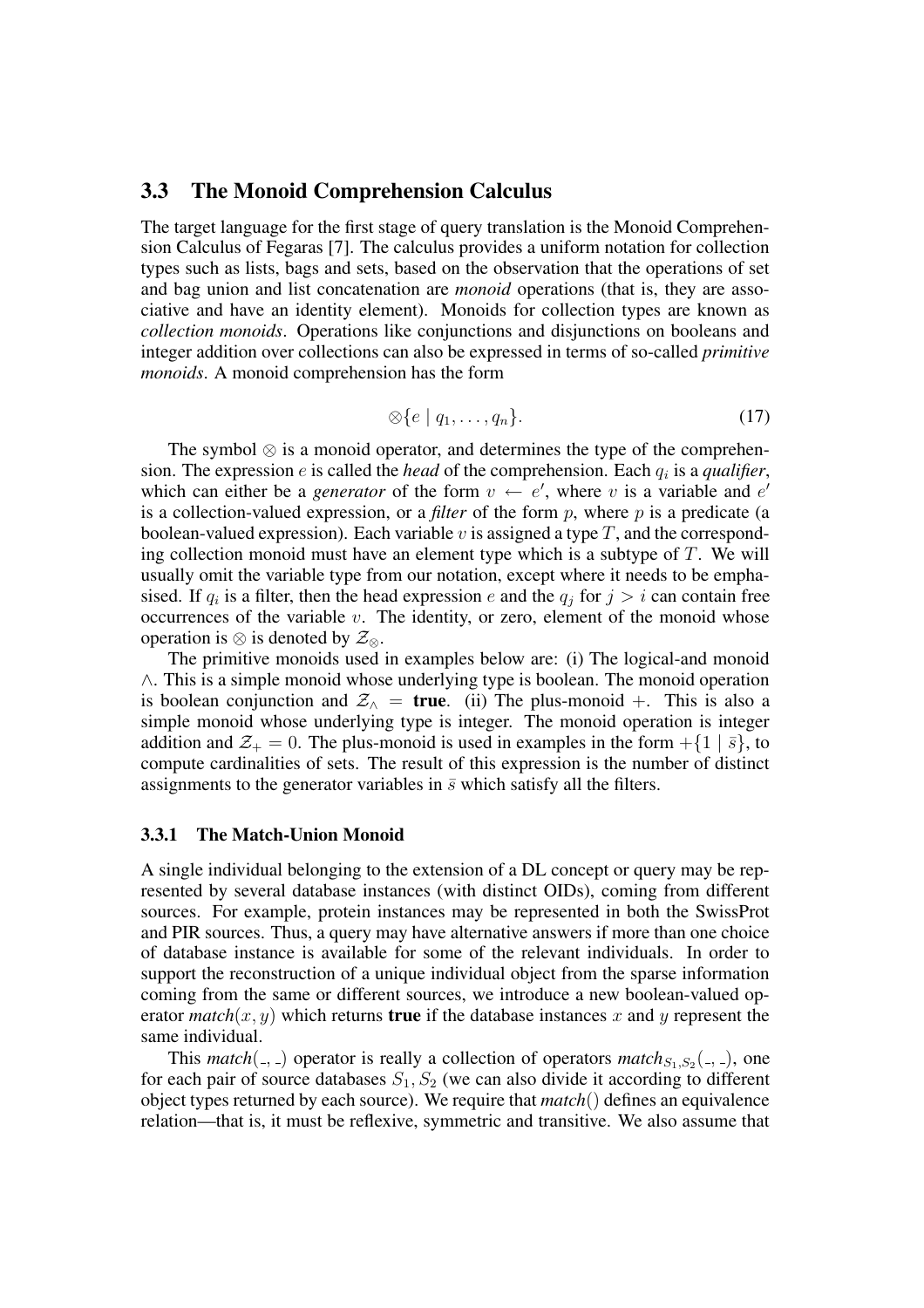distinct elements from the same source are intended to represent distinct individuals, so that if x and y come from the same source S, match<sub>S,S</sub> $(x, y)$  reduces to  $x = y$ . The *match*() operator extends to tuples of objects in the obvious way. It can be interpreted as a simple equality test for domain values like integers and strings.

At the physical level, the implementation of *match*() for any given pair of sources may consist of a function which performs a comparison between certain key attributes of the objects concerned. Alternatively, if the two source classes do not have a common key, it might be necessary to use a binary table to associate the corresponding elements.

An answer to a query, then, is a set  $S$  of object references, such that

for all 
$$
x, y \in S
$$
,  $match(x, y) =$  **false** unless  $x = y$ . (18)

Such sets are referred to as *match-sets*—they are still sets (rather than bags) even if we regard *match*() as equality.

In order to capture query answers as match-sets, comprehensions are written in terms of a collection monoid whose merge operation ⊕ (read as *match-union*) is like the set union operation but preserves the uniqueness condition (18). So, if  $S_1$  and  $S_2$ satisfy (18) then  $S_1 \oplus S_2$  may be any set  $W \subseteq S_1 \cup S_2$  of object references, such that for each  $x \in S_1 \cup S_2$  there is precisely one  $w \in W$  such that  $match(x, w) =$  **true**. For those elements of  $S_1$  which match some element of  $S_2$ , we can choose which element to include in  $S_1 \oplus S_2$ . This choice can be made by the system on the basis of user preference or cost estimation or, if we have no preference, by taking the representative for  $S_1$  whenever possible.

### **4 Translating Queries to Monoid Comprehensions**

The rules given in this section show how to translate a safe  $ALCQI$  concept expression C into an expression E in the monoid comprehension calculus. To save space, we only consider expressions whose subexpressions are all safe. The implemented system [12] also deals with cases where this is not so. The modifications to the translation rules for these cases are indicated below. The rules constitute a compositional syntax-directed translation scheme. The expression  $E$  is a collection monoid comprehension using the monoid operation  $\oplus$  described in Section 3.3.1. If the element type of this comprehension (the type of its head expression) is  $T$  we will say that  $E$ is a translation of  $C$  having type  $T$ .

**The Empty Concept.** The unsatisfiable concept  $\perp$  is translated by the empty  $\oplus$ monoid  $\mathcal{Z}_{\oplus}$ .

**Atomic Terms.** To translate a ground atomic concept (a concept name) A we consult the OOM mapping to find the set of database extent names which represent A. Each extent name has a type (a class name)  $T_i$  and refers to a set  $S_i$  of object references of type  $T_i$ . Let T be the most specific superclass of the  $T_i$ . Then  $\bigoplus_i S_i$  is a translation of A having type T.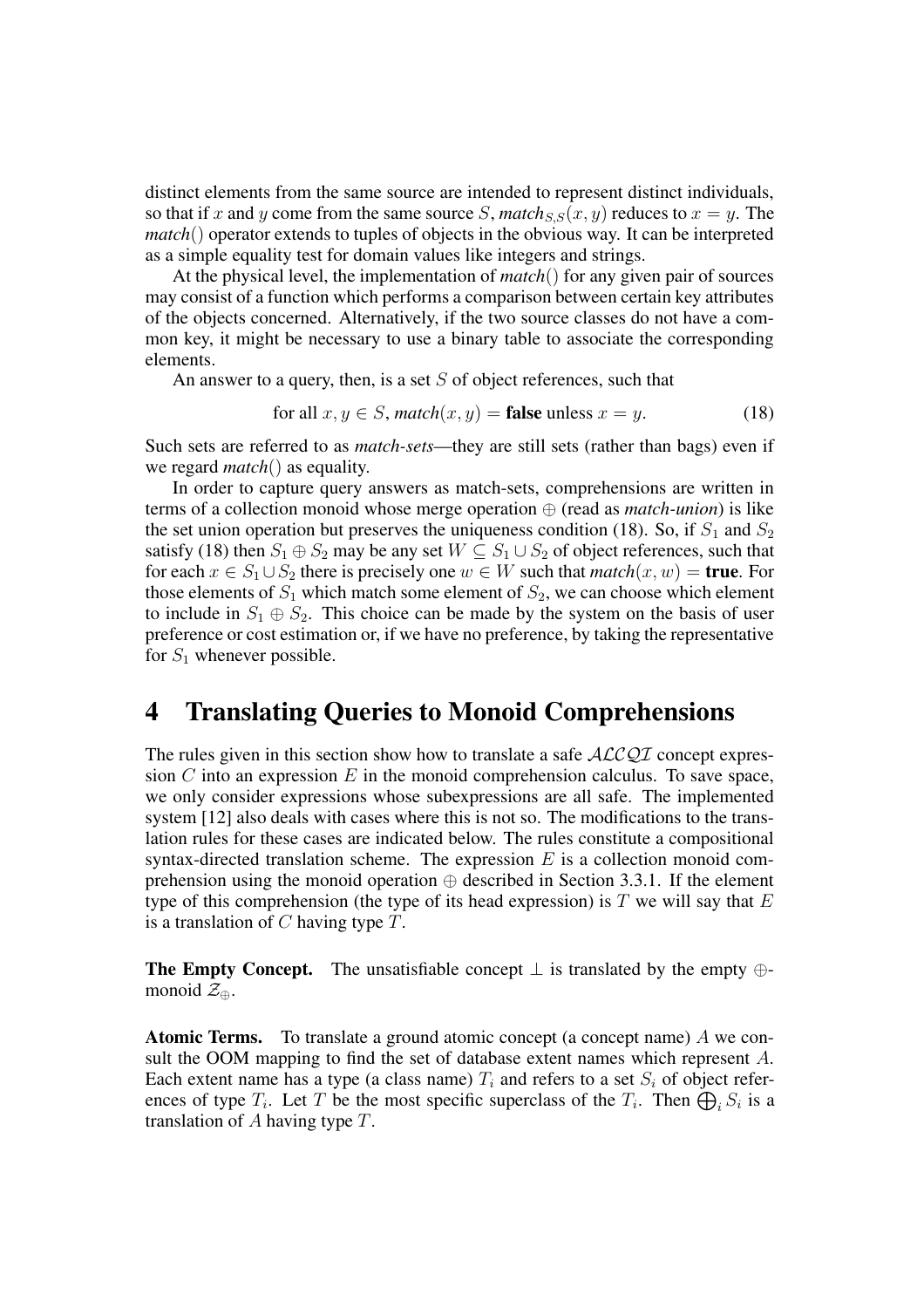| Concept                | Franslation                                                                                                                                                                                  | 'vpe |
|------------------------|----------------------------------------------------------------------------------------------------------------------------------------------------------------------------------------------|------|
| $\exists R.C$          | $\oplus \{r \in \mathbb{R}^r : r \leftarrow R', c \leftarrow C', \mathit{match}(c, r \in \mathbb{N} \cup \mathbb{N})\}$                                                                      |      |
| $\exists^{\geq n} R.C$ | $\{\oplus\{r\} \text{.} \}$ $\pi \leftarrow R', \{\{1\} \mid s \leftarrow R', c \leftarrow C', \text{match}(s.\text{base}, r.\text{base}) \land \text{match}(s.\text{filter}, c)\} \geq n\}$ |      |

Table 3: Translation of enumerated roles.

For instance, in our example application the concept protein is mapped to the source extents sp proteins and pir proteins, and so it has the translation sp\_proteins ⊕ pir\_proteins (of type Protein).

**Conjunctions.** If C and D are safe concepts with translations C' and D' of type  $T_{C}$ and  $T_{D'}$  then  $C \sqcap D$  can be translated to either of the following, with types  $T_{C'}$  and  $T_{D'}$  respectively:

$$
\oplus \{c \mid c \leftarrow C', d \leftarrow D', match(c, d)\}\tag{19}
$$

$$
\oplus \{d \mid c \leftarrow C', d \leftarrow D', match(c, d)\}\tag{20}
$$

If we don't want to commit to choosing all our answers from one of  $C'$  and  $D'$ and we have a choice function  $choose(x, y)$  which selects one of x and y according to some unspecified criteria, we can make a third translation with the type,  $T$  which is the most specific superclass of  $T_1$  and  $T_2$ :

$$
\bigoplus \{choose(c,d) \mid c: T \leftarrow C', d: T \leftarrow D', match(c, d) \}
$$
 (21)

Note the use of type specifiers for the variables  $c$  and  $d$  to emphasise that we are assigning subclass references to superclass reference variables. That is, we just take the  $\oplus$  merge of C' and D' but interpret the references as having type T.

In the case where  $C$  is safe but  $D$  is unsafe, we must filter the instances of  $C$  for non-membership (up to *match*()) of the safe concept  $\neg D$  rather than for membership of D.

**Disjunctions.** If C, D are safe concepts with translations C' and D' of type  $T_{C'}$  and  $T_{D'}$ , let T be the most specific superclass of  $T_{C'}$  and  $T_{D'}$ . Then

$$
(\oplus\{c \mid c : T \leftarrow C'\}) \oplus (\oplus\{d \mid d : T \leftarrow D'\})
$$
\n
$$
(22)
$$

is a translation of  $C \sqcup D$  of type T.

**Existentially Quantified and At-least Formulae.** Existentially quantified formulae and at-least formulae are closely related, since  $\exists R.C$  is equivalent to  $\exists^{\geq 1}R.C;$ they are handled together here.

• If R is an *enumerated role*, let  $\{R'_i\}$  be the set of source tables for R and let the type of  $R_i'$  be  $T_{i1} \times T_{i2}$ . Let  $T_1$  be the most specific superclass of the  $T_{i1}$ , let  $T_2$ be the most specific superclass of the  $T_{i2}$ , and let

$$
R' = \bigoplus_{i} (\bigoplus \{ r \mid r : \langle \text{base} : T_1, \text{filter} : T_2 \rangle \leftarrow R'_i \}). \tag{23}
$$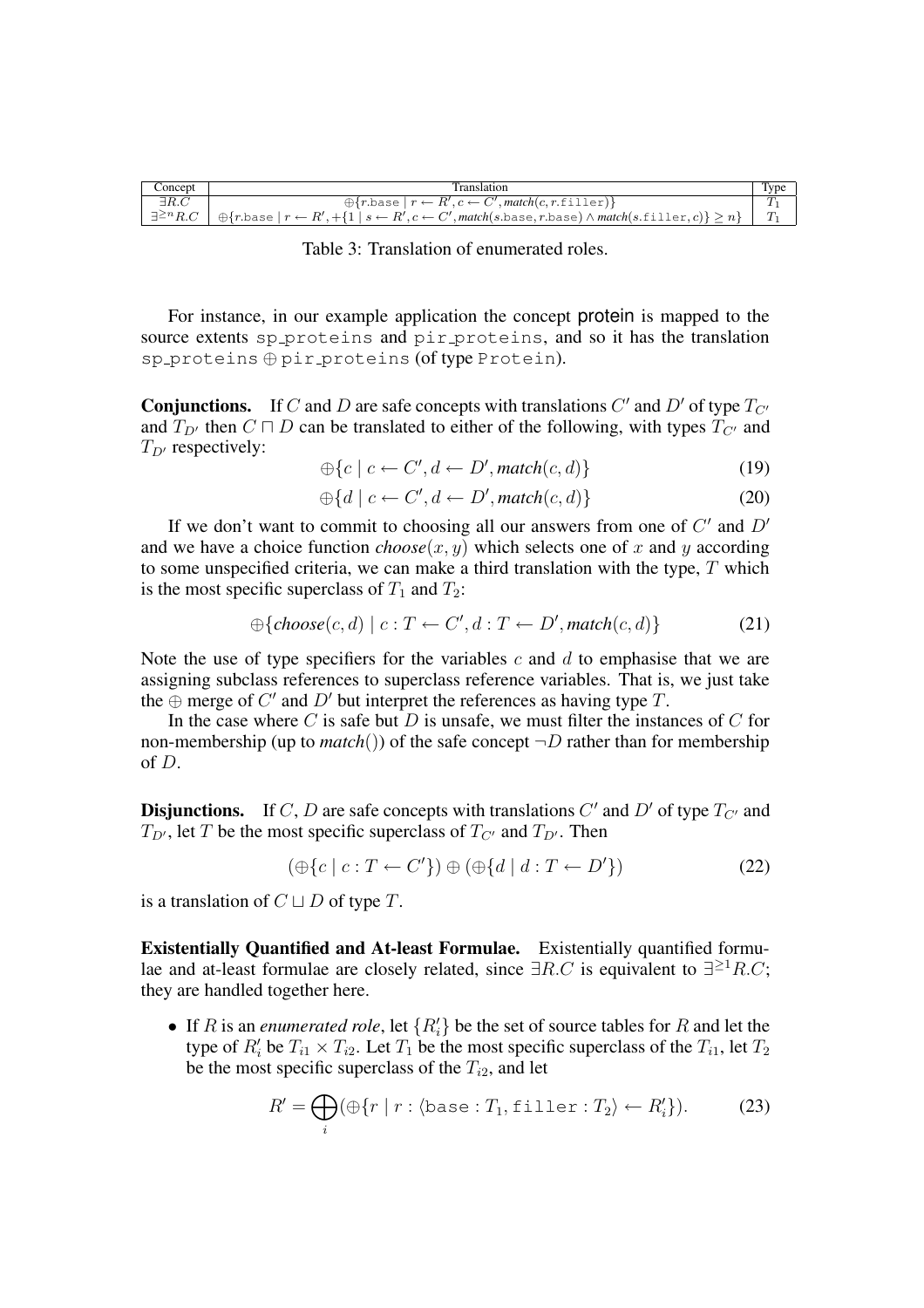| Concept                 | <b>Translation</b>                                                                           | Tvpe |
|-------------------------|----------------------------------------------------------------------------------------------|------|
| $\exists R.C$           | $\oplus \{d \mid d \leftarrow D_R, c \leftarrow C', match(d.a_R, c)\}\$                      |      |
| $\exists R \exists C$   | $\oplus \{d \mid d \leftarrow D_R, c \leftarrow C', match(d.a_R, c)\}\$                      |      |
| $\exists^{\geq n}R^-.C$ | $\bigoplus \{d.a_R \mid d \leftarrow D_R, +\{1 \mid c \leftarrow C', match(c, d)\} \geq n\}$ |      |

Table 4: Translation of single-valued roles.

| Concept                 | Translation                                                                                                                                                       | <b>Type</b> |
|-------------------------|-------------------------------------------------------------------------------------------------------------------------------------------------------------------|-------------|
| $\exists R.C$           | $\bigoplus \{d \mid d \leftarrow D_R, f \leftarrow d.a_R, c \leftarrow C', \text{match}(f, c)\}\$                                                                 |             |
| $\exists R^-.C$         | $\bigoplus \{f \mid d \leftarrow D_R, f \leftarrow d.a_R, c \leftarrow C', match(c, d)\}\$                                                                        | $T_2$       |
| $\exists^{\geq n} R.C$  | $\bigoplus \{d \mid d \leftarrow D_R, +\{1 \mid f \leftarrow d.a_R, c \leftarrow C', \text{match}(f, c)\} \geq n\}$                                               | $T_1$       |
| $\exists^{\geq n}R^-.C$ | $\oplus \{f \mid d \leftarrow D_R, f \leftarrow d.a_R, +\{1 \mid e \leftarrow D_R, g \leftarrow e.a_R, c \leftarrow C', match(g, f) \land match(c, e)\} \geq n\}$ | $T_2$       |

Table 5: Translation of multiple-valued roles.

Suppose  $C$  is safe and has a translation  $C'$ . Table 3 gives translations for enumerated roles.

Inverses of enumerated roles (for example, in  $\exists R^- . C$ ) can be handled similarly, by exchanging the roles of base and filler (and of  $T_1$  and  $T_2$ ).

• If R is a *single-valued attribute role*, let  $\{D_i\}$  be the set of domains for R. Let  $T_{i1}$  be the type of  $D_i$  and let  $T_{i2}$  be the value type of the attribute  $a_R$  in  $D_i$ . Let  $T_1$  be the most specific superclass of the  $T_{i1}$  and let  $T_2$  be the most specific superclass of the  $T_{i2}$ . Let

$$
D_R = \bigoplus_i \oplus \{d \mid d : T_1 \leftarrow D_i\} \tag{24}
$$

Then  $D_R$  represents the (potential) domain of the relation R.

Suppose  $C$  is safe and has a translation  $C'$ . Table 4 gives translations for singlevalued roles. The translation of  $\exists^{\geq n} R.C$  is equivalent to  $\exists R.C$  if  $n = 1$  and is empty if  $n > 1$ .

As an example of the translation of a single-valued attribute role, consider the translation of ∃has-journal.top-journal. According to the OOM mapping in Table 2, the role has-journal is a single-valued attribute role. It is mapped to the attribute journal, which is supported by the class extent references. The concept top-journal is mapped to the extent  $top$ -journals, as described in Table 1. Using the translation for  $\exists R.C$  in Table 4, with renaming of variables, the translation is

$$
\bigoplus \{r_1 \mid r_1 \leftarrow \text{references}, t \leftarrow \text{top-journals}, \text{match}(r_1 \text{.journal}, t)\}\tag{25}
$$

• If R is a *multiple-valued attribute role*, let  $\{D_i\}$ ,  $T_{i1}$ ,  $T_{i2}$ ,  $T_1$  and  $T_2$  be defined as for single-valued attributes above, except that the value type of  $a_R$  in  $T_{i1}$  is now  $\mathsf{Set}(T_{i2})$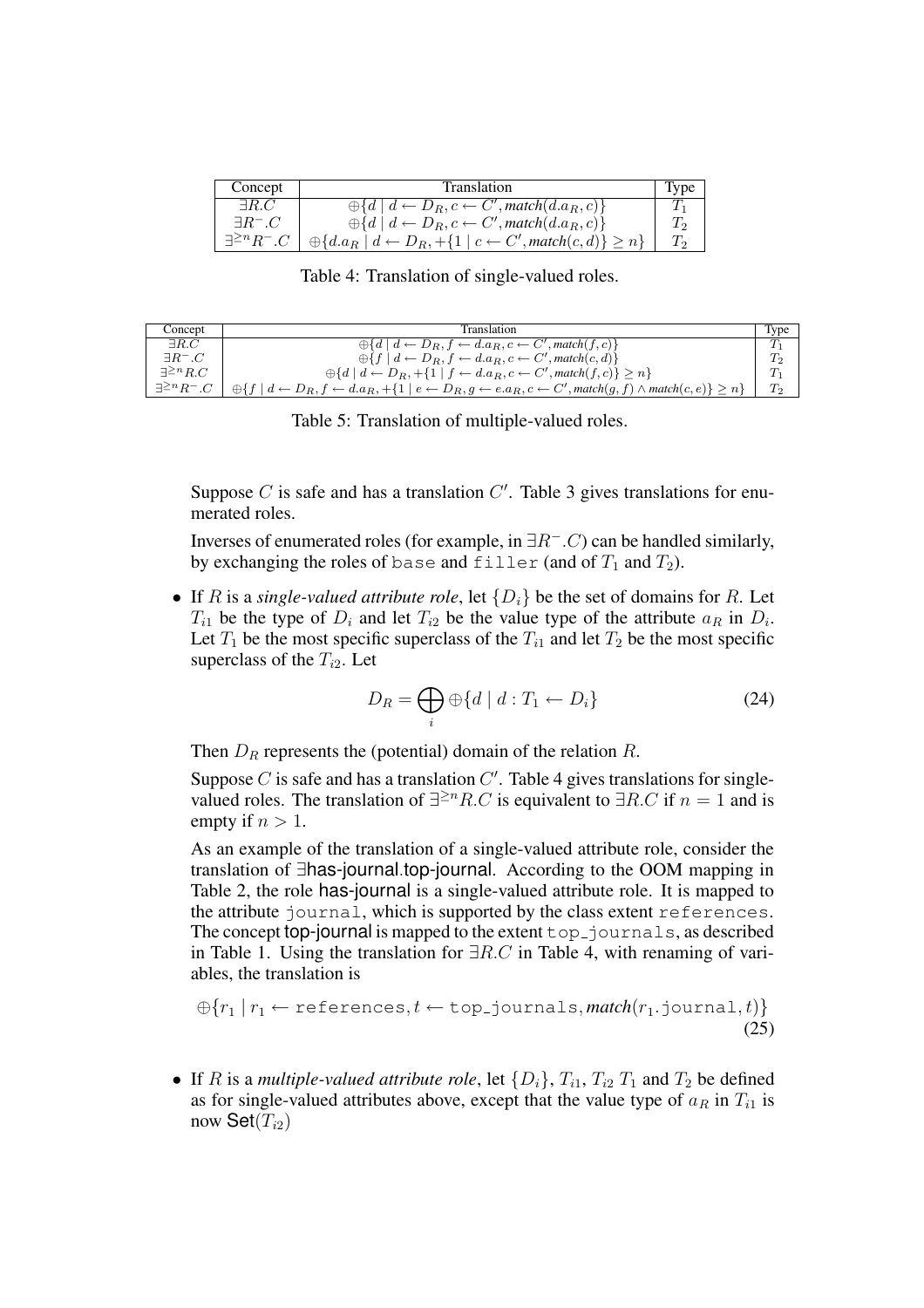Suppose  $C$  is safe and has a translation  $C'$ . Table 5 gives translations for multiple-valued roles.

An expression such as  $\exists R.C$  or  $\exists^{\leq n} R.C$  where C is unsafe is translated in a similar manner to the above, except that, instead of checking that objects related to a given instance of the domain of R are *match*()-equivalent to instances of C we must check that they are not equivalent to any instace of the safe concept  $\neg C$ .

#### **4.1 Example Translation**

As an example of the query translation process, consider query (16), which asks for all proteins referred to in important journals. To translate this query, we first translate the subquery:

$$
\exists \text{has-journal.top-journal.} \tag{26}
$$

This gives rise to the calculus expression (25) described above. Proceeding in this way we obtain the monoid comprehension:

$$
\bigoplus \{p_2 \mid p_2 \leftarrow \text{sp-proteins} \oplus \text{pir-proteins},
$$
\n
$$
p_3 \leftarrow \bigoplus \{p_1 \mid p_1 \leftarrow \text{pir-proteins},
$$
\n
$$
r_2 \leftarrow p_1 \text{.references},
$$
\n
$$
r_3 \leftarrow \bigoplus \{r_1 \mid r_1 \leftarrow \text{references},
$$
\n
$$
t \leftarrow \text{top-journals},
$$
\n
$$
match(r_1 \text{.journal}, t)\},
$$
\n
$$
match(p_2, p_3)\},
$$
\n
$$
\text{match}(p_2, p_3)\},
$$

supposing that the system decides to use both sources for the concept protein. This rather unwieldy form can be considerably simplified by the methods of Section 5.

## **5 Optimisation**

For the most part, the optimisation of the queries that result from the translation process described in Section 4 follows that of Fegaras' optimiser [7]. Following translation, a normalisation algorithm rewrites the comprehension into a normal form. The normalisation rules are given in Section 5.1. In an extension to Fegaras' normalisation algorithm, certain optimisations are made during the normalisation process, to remove unnecessary iterations or generators. Unlike [9]—where both the constraints introduced by the ODL schema and the OQL queries are translated into a Datalog program, and semantic optimisation is performed by adding extra conditions or "residues" coming from the integrity constraints to the query optimiser—and unlike [2]—where the system computes the complete explicit semantic expansion of the original query—we base the semantic optimisations on *oracle* calls to the DL reasoner from the standard Fegaras' OQL optimiser. These calls check containment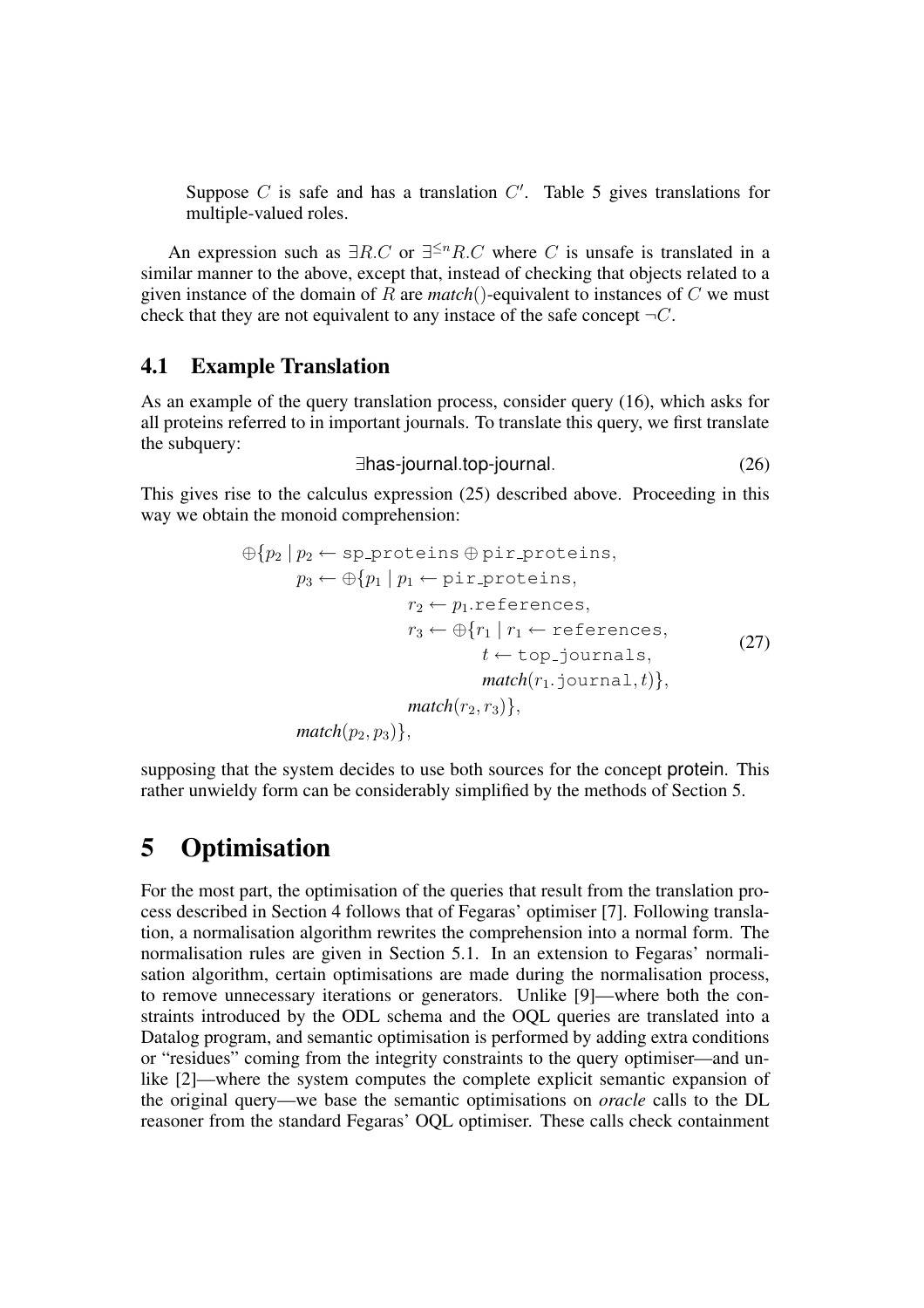$$
\langle A_1 = e_1, \dots, A_n = e_n \rangle A_i \longrightarrow e_i
$$
\n
$$
\otimes \{e \mid \bar{q}, v \leftarrow \mathcal{Z}_{\oslash}, \bar{s} \} \longrightarrow \mathcal{Z}_{\oslash}
$$
\n
$$
\odot \{e \mid \bar{q}, v \leftarrow e_1 \oplus e_2, \bar{s} \} \longrightarrow (\odot \{e \mid \bar{q}, v \leftarrow e_1, \bar{s} \}) \odot (\odot \{e \mid \bar{q}, v \leftarrow e_2, \bar{s} \})
$$
\n
$$
+ \{e \mid \bar{q}, v \leftarrow e_1 \oplus e_2, \bar{s} \} \longrightarrow (+ \{e \mid \bar{q}, v \leftarrow e_1, \bar{s} \})
$$
\n(30)

$$
+ \left( + \{ e \mid \bar{q}, v \leftarrow e_2, \land \{ \neg \textit{match}(v, w) \mid w \leftarrow e_1 \}, \bar{s} \} \right) \tag{31}
$$

$$
\otimes \{e \mid \bar{q}, \vee \{pred \mid \bar{r}\}, \bar{s}\} \longrightarrow \otimes \{e \mid \bar{q}, \bar{r}, pred, \bar{s}\}\n\n\otimes \{e \mid \bar{q}, v \leftarrow \oplus \{e' \mid \bar{r}\}, \bar{s}\} \longrightarrow \otimes \{e \mid e'/v \mid \bar{q}, \bar{r}, \bar{s} \mid e'/v \}\n\tag{32}
$$

$$
v \leftarrow \bigoplus \{e' \mid \bar{r}\}, \bar{s}\} \longrightarrow \otimes \{e[e'/v] \mid \bar{q}, \bar{r}, \bar{s}[e'/v]\}\
$$
\n
$$
*\{*\{e \mid \bar{r}\} \mid \bar{s}\} \longrightarrow *\{e \mid \bar{s}, \bar{r}\},\tag{34}
$$

#### Figure 3: Normalisation rules for the calculus.

$$
\oplus \{e \mid \bar{q}, v \leftarrow X, \bar{r}, w \leftarrow Y, \bar{s}, \text{match}(v, w) \land p\} \longrightarrow \oplus \{e[v/w] \mid \bar{q}, v \leftarrow X, \bar{r}, \bar{s}[v/w], p[v/w]\}, \quad \text{if } X \sqsubseteq Y \qquad (36)
$$

$$
\oplus \{e \mid \bar{q}, v \leftarrow X, \bar{r}, w \leftarrow Y, \bar{s}, \text{match}(v, w) \land p\} \longrightarrow \oplus \{e[v/w] \mid \bar{q}, v \leftarrow Y, \bar{r}, \bar{s}[v/w], p[v/w]\}, \quad \text{if } Y \sqsubseteq X \tag{37}
$$

$$
\bigoplus \{e \mid \bar{q}, v \leftarrow X, \bar{r}, w \leftarrow Y, \bar{s}, \text{match}(v, w) \land p\} \longrightarrow \emptyset, \quad \text{if } X \sqcap Y \doteq \bot. \tag{38}
$$

$$
\oplus \{e \mid \bar{q}, x \leftarrow X \oplus Z, \bar{r}, p\} \longrightarrow \oplus \{e \mid \bar{q}, x \leftarrow X, \bar{r}, p\}, \quad \text{if } can\text{-}restrict(x, X, p, concat(q, r)) \tag{39}
$$



between sub-queries given the semantic information specified in the ontology. The optimisation rules are given in Section 5.2.

#### **5.1 Normalisation**

The first stage of Fegaras' optimiser [7] is a normalisation process which does some unnesting of nested comprehensions. The process results in a canonical form which is (in our case) a ⊕-merge of comprehensions of the form

$$
\oplus \{e \mid v_1 \leftarrow path_1, \dots, v_n \leftarrow path_n, pred\},\tag{35}
$$

where each *path<sub>i</sub>* is a database extent name or an expression of the form  $v.a_1...a_n$ , where v is a bound variable and the  $a_i$  are attribute names. Note that the head e and the predicate *pred* may still contain nested comprehensions, though these will also be in canonical form. The normalisation rules needed to convert the comprehension expressions produced by the algorithm in Section 4 are given in Figure 3. In the figure,  $\otimes$  and  $\otimes$  may be any of the monoid operations  $\oplus$ ,  $\vee$ ,  $\wedge$  or  $+$ ,  $*$  may be  $\vee$ ,  $\wedge$  or +, and ⊙ may be ⊕,  $\wedge$  or  $\vee$ . The notation  $e[e'/v]$  denotes the result of substituting  $e'$ for the free occurrences of  $v$  in  $e$ . Further details on the normalisation of the monoid calculus can be obtained from [7].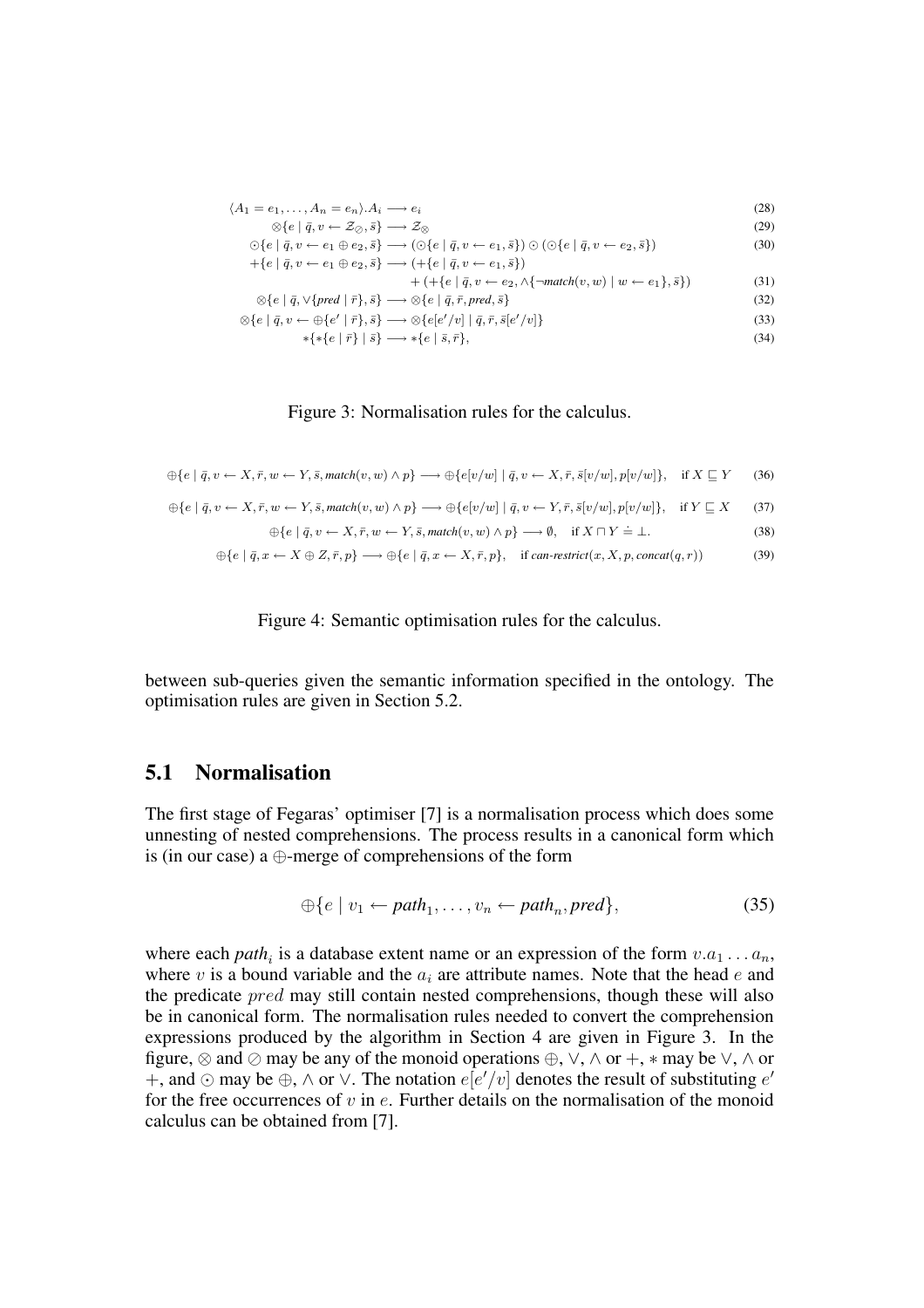#### **5.2 Semantic Optimisation**

The translations given in Section 4 are applicable to any concept expression. However, in certain circumstances more efficient translations can be produced by exploiting knowledge about the types returned by translations of subexpressions and the containment relationships stored within the ontology.

In order to be meaningful for query optimization purposes, the knowledge stored in the ontology should state constraints on the extensional state of the database. This means that the database must strictly conform to the constraints, and it can not contain incomplete information.

For example, the concept  $C \Box R.D$  (where R is a multiple-valued attribute role, C is translated as  $C'$  and  $D$  as  $D'$ ) is translated to a monoid comprehension which, after normalisation (ignoring for the moment the fact that  $C'$  and  $D_R$  may be  $\oplus$ -unions), looks like

$$
\oplus \{c \mid c \leftarrow C', x \leftarrow D_R, f \leftarrow x.a_R, d \leftarrow D', \text{match}(c, x), \text{match}(f, d)\}. \tag{40}
$$

However, if the type of  $C'$  is such that the elements can be guaranteed to be in  $D_R$ , the iteration over x can be dispensed with. In this case, each instantiation of the variable  $c$ has its own set  $c.a_R$  of R-fillers and the query can be answered by the comprehension

$$
\bigoplus \{c \mid c \leftarrow C', f \leftarrow c.a_R, d \leftarrow D', match(f, d)\}\tag{41}
$$

The optimisation rules (36) and (37) in Figure 4 achieve the required simplification.

Similarly, if a comprehension has two generators whose variables are supposed to match but whose domains are known to be incompatible from the ontology, then the comprehension is empty. This is captured by rule (38) in Figure 4.

Another optimisation can be applied to a comprehension  $C$  that contains a generator of the form  $x \leftarrow X \oplus Z$ . If the predicate of C implies matches between x and other variables, then it may be that the intersection of the ranges of those variables is contained in X. In that case we can restrict x to range only over X. The formalisation of this rule (rule (39) in Figure 4) refers to the predicate *can-restrict* defined as follows. Let x be a variable, X a union of extents, p a predicate and  $\bar{r}$  a sequence of generators. Let  $\{y_i\}$  be the set of expressions which are related to x by match() conjuncts in p, not including x itself. The  $y_i$  are the elements (excluding x) of the connected component of the graph defined by the  $match()$  conjuncts in p. Each  $y_i$  is either a variable or a path expression of the form  $z.a_1 \ldots a_n$  where z is a variable and the  $a_j$  are attributes. So each  $y_i$  has a type which corresponds to a DL concept  $Y_i$ . Let X' be the DL concept corresponding to X. Then *can-restrict*(x, X, p,  $\bar{q}$ ) is true if  $(\prod_i Y_i) \sqsubseteq X'$  (which we can find out from the DL classifier) and false otherwise.

#### **5.3 Simplification Example**

As an example of query simplification, we can consider the translation (27) of query (16) from Section 4. This form immediately admits a simplification by rule (39), since the type of  $p_3$  is PIR Protein which corresponds to the concept pir protein so that the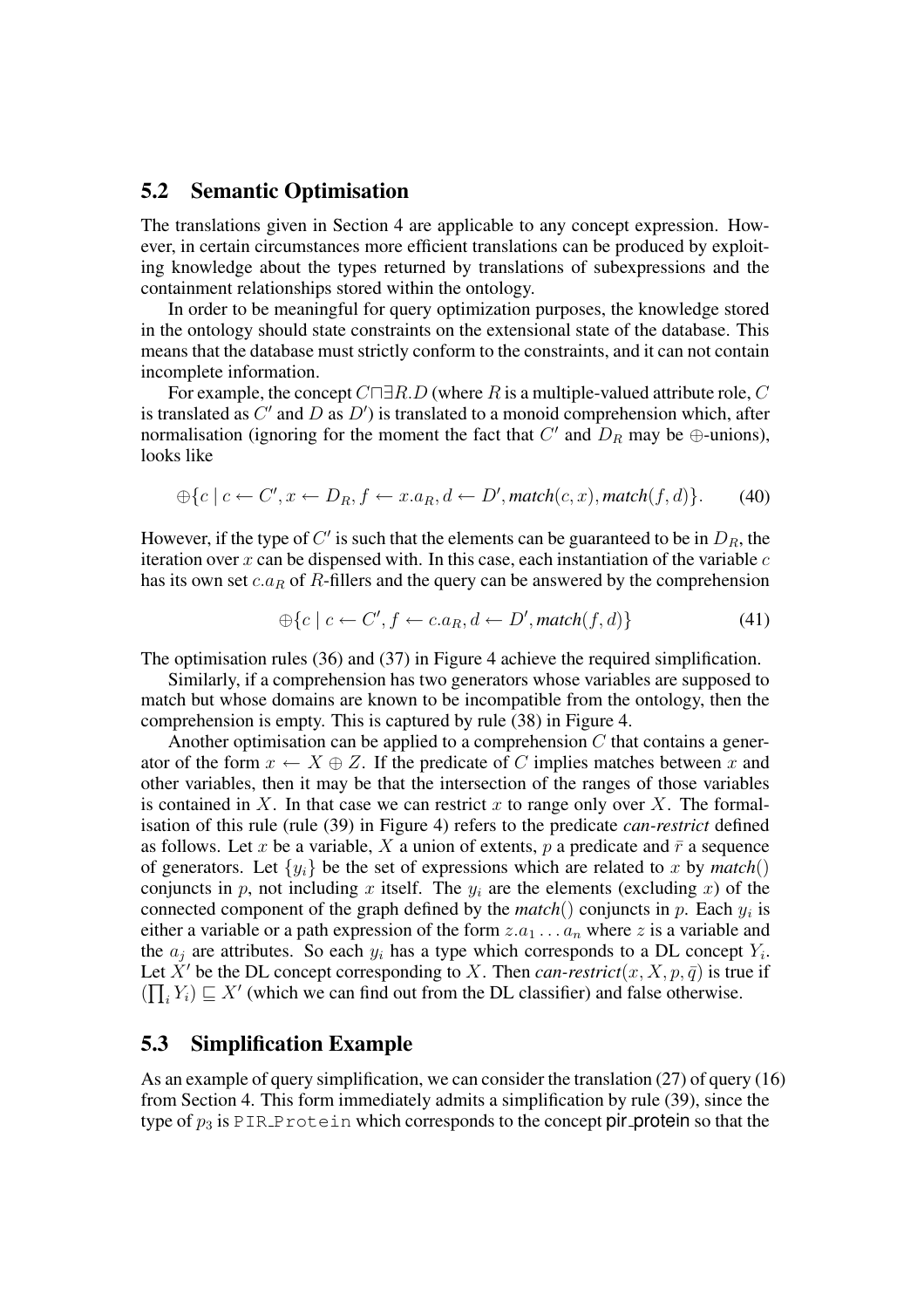sp proteins summand in the domain of  $p_2$  can be eliminated. Normalisation then yields

$$
\oplus \{p_2 \mid p_2 \leftarrow \text{pir-proteins}, p_1 \leftarrow \text{pir-proteins},
$$
\n
$$
r_2 \leftarrow p_1 \text{.references}, r_1 \leftarrow \text{references},
$$
\n
$$
t \leftarrow \text{top-journals}, \text{match}(r_1 \text{.journal}, t) \land \text{match}(r_2, r_1) \land \text{match}(p_2, p_1)\}.
$$
\n(42)

Two applications of rule (36) then eliminate the variables  $p_1$  and  $r_1$ , leaving the form

$$
\bigoplus \{p_2 \mid p_2 \leftarrow \text{pir-proteins}, r_2 \leftarrow p_2.\text{references},
$$
  

$$
t \leftarrow \text{top-journals}, \text{match}(r_2.\text{journal}, t)\}.
$$
 (43)

Note that the *match*() comparison which remains is between values of type String and so it will be evaluated by a simple equality test.

### **6 Conclusions**

The provision of knowledge-based information integration systems has been a focus of research activity for a considerable period, as it holds out the hope that high-level, declarative representations of resources can be used for schema reconciliation and query answering. This paper seeks to contribute to this line of research by bringing together recent results on expressive description logics and object database query processing to provide more expressive modelling and query processing to global-as-view query systems. The paper not only shows how queries over an  $ALCQI$  ontology can be mapped to the monoid calculus for evaluation, but has also demonstrated how information from the ontology can be used to simplify the resulting calculus expression.

### **References**

- [1] Y. Arens, C.A. Knoblock, and W-M. Shen. Query Reformulation for Dynamic Information Integration. *J. Intelligent Information Systems*, 6(2/3):99–130, 1996.
- [2] S. Bergamaschi, D. Beneventano, C. Sartori, and M. Vincini. Odb-qoptimizer: A tool for semantic query optimization in oodb. In *Proc. of the Thirteenth International Conference on Data Engineering (ICDE'97)*, page 578, 1997.
- [3] D. Calvanese, G. De Giacomo, M. Lenzerini, D. Nardi, and R. Rosati. Information integration: Conceptual modeling and reasoning support. In *Proc. of the 6th Int. Conf. on Cooperative Information Systems (CoopIS'98)*, pages 280–291, 1998.
- [4] D. Calvanese, G. De Giacomo, M. Lenzerini, and Moshe Y. Vardi. View-based query processing and constraint satisfaction. In *Proc. of the 15th IEEE Sym. on Logic in Computer Science (LICS 2000)*, 2000.
- [5] R. G. G. Cattell, D. K. Barry, M. Berler, J. Eastman, D. Jordan, C. Russell, O. Schadow, T. Stanienda, and F. Velez, editors. *The Object Data Standard: ODMG 3.0*. Morgan Kaufmann, 2000.